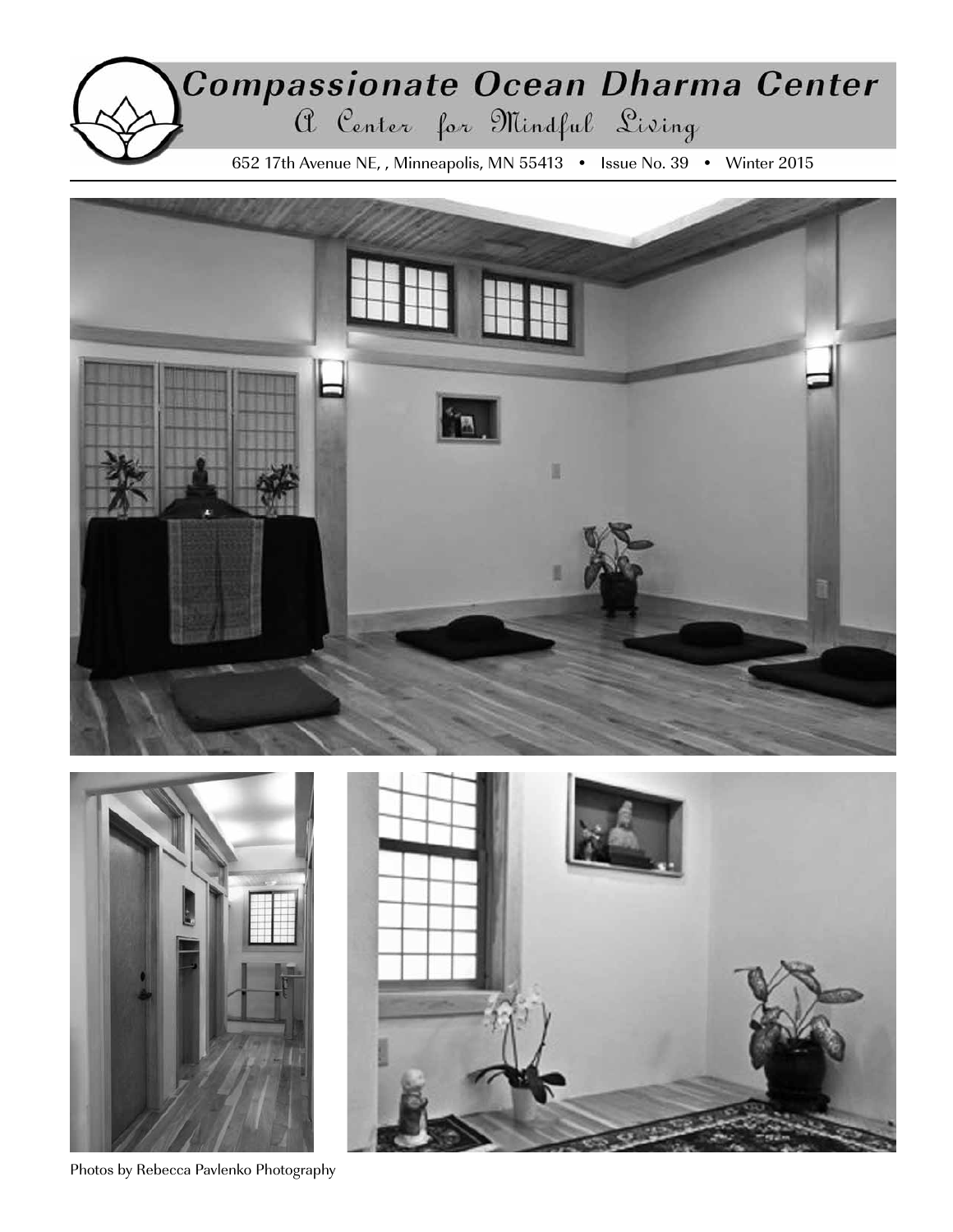## **2014 Year–End Appeal**

#### Dear Friend:

We have great news. Our new home is open! This is truly a time to celebrate! We are profoundly grateful to all who have so generously contributed their labor and financial help to make this possible. **Thank you!!** Special thanks to everyone who gave to the Ribbon Cutting Campaign last spring. Your contributions pushed us over the final threshold and helped to restore financial stability to Compassionate Ocean.

As we open the doors of our new home, we enter a new phase in the life of Compassionate Ocean. Our new facilities allow us to extend the practice of awakening to a broader community than ever before. We will be able to offer new opportunities for meditation, classes, retreats, and special events in a graceful and accessible building. **Our challenge now is to realize the potential of our new building. To do this we need to create a new administrative structure and improve the technology that supports Compassionate Ocean's teaching and programs. We also need to maintain a strong financial position for the Center.**

**To meet these important goals, the Center needs to raise \$28,000 in this Year End Appeal.** Of this amount, \$18,000 will meet our original budget goal for 2014 for the year end appeal and put us in a strong financial position going into 2015. The remaining \$10,000 will allow us to begin modernizing our technology and creating an administrative structure to support Compassionate Ocean's teaching and programs. **I am pleased to tell you that we have already received \$4350 toward our goal.**

For 20 years we have relied almost entirely upon volunteers and the tireless efforts of Joen and Michael, our guiding teachers, for everything required to keep our organization functioning. We have no paid administrative staff to do scheduling, programming, accounting, communications, and other administrative tasks. This is unsustainable. We need to build a new administrative structure both to take full advantage of our new facilities and to free our devoted teachers to do what they do best—teach the dharma.

In addition, the technology used to promote and support Compassionate Ocean's programs, and to communicate with members and the wider community, is outdated and ineffective. We urgently need to upgrade or replace it.

**Please help Compassionate Ocean realize its potential as a vital and thriving center for awakening and peace in the heart of Northeast Minneapolis.** We are very grateful for your support.

If you have not yet seen the new space, please come and visit. It is truly wonderful. We will schedule some open houses in the New Year.

Thank you warmly,

 $Q_{2}L2Q$ 

Alan Williams Chair of the Board of Directors



Compassionate Ocean Dharma Center is a 501(c)(3) organization. Donations are tax deductible.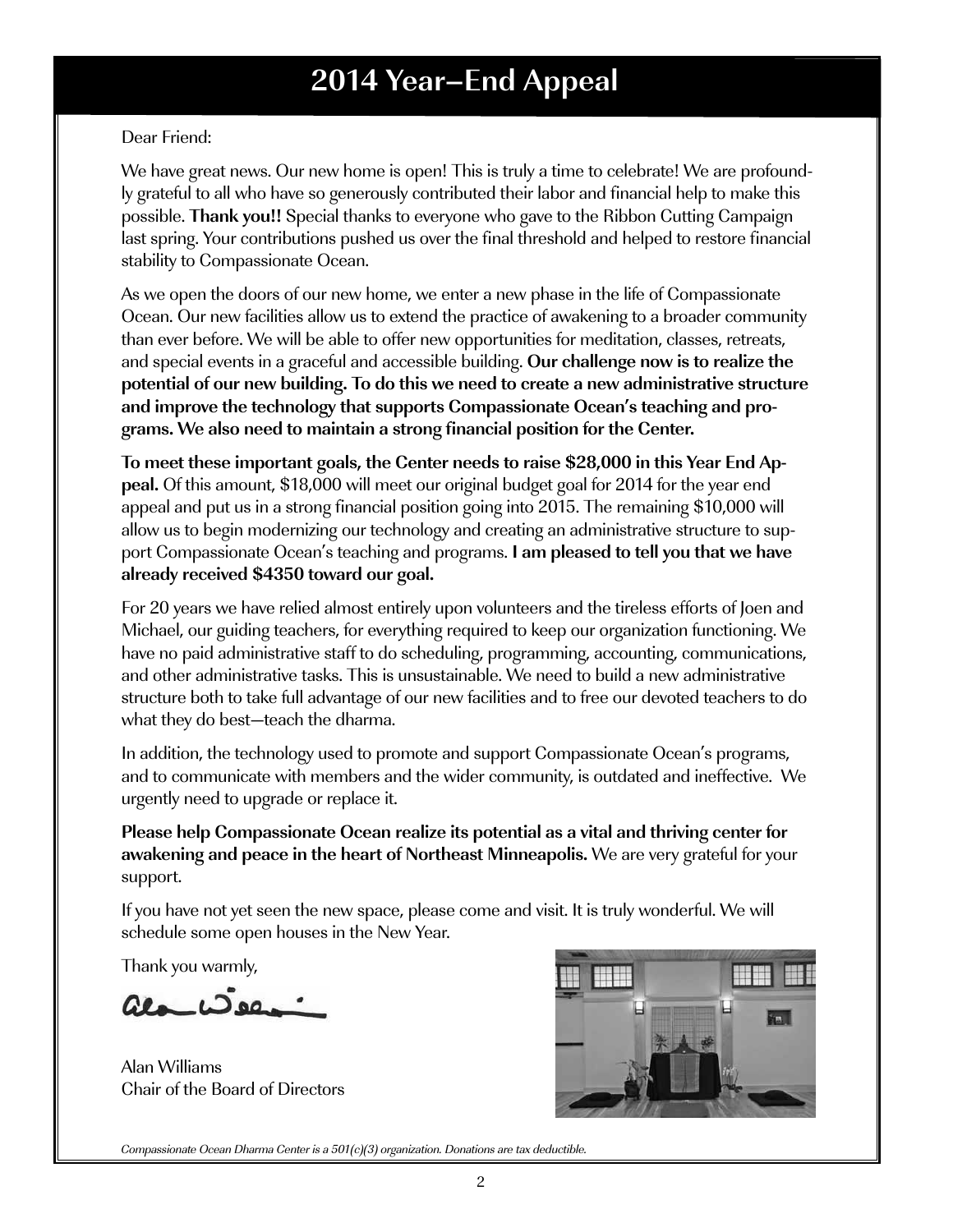

## **Winter Programs 2015**

## **Compassionate Ocean Dharma Center**

652 17th Avenue NE. , Minneapolis, MN 55413 (612) 781-7640 • www.OceanDharma.org

## **Mindfulness in Depth Mindfulness of Body, Mindfulness of Feelings**

Taught by Michael O'Neal



Image from education.asianart.org

**To practice meditation is to look deeply in order to see the essence of things….The first step is awareness of the object, and the second step is looking deeply at the object to shed light on it.** —Thich Nhat Hanh, Transformation and Healing

Mindfulness is our capacity to deeply touch our lives exactly at the point of aliveness.

When we are mindful, we are mindful of something. In the *Sutra on the Four Establishments of Mindfulness,*<br>the Buddha gives an extensive teaching on four basic areas of experience that we can bring mindfulness to: the body, feelings, other mind states, and constituents of awakening.

In this course we will focus on the first two of these areas: mindfulness of the body—when sitting, standing, lying down, and moving—and feeling-tones—the basic experience of pleasant, unpleasant, or neutral that un-<br>derlies and shapes our more developed mental/emotional experience. Each class will include guided medita-<br>tion prac

This course is intended to support the continued exploration of mindfulness by those who have already begun their formal practice of it through an introductory course and are prepared to maintain a regular sitting practice.

Member rates apply to members of all local Dharma centers. Reduced fees are offered as needed; please contact the Center at (612) 781-7640.

To register, use the form in this newsletter or visit our website: www.OceanDharma.org.

### **Minneapolis (#B72) Wednesdays, January 21–March 11 (eight sessions) 7:00-9:00 P.M. \$160 (members \$140) + \$35 materials fee (includes two texts)**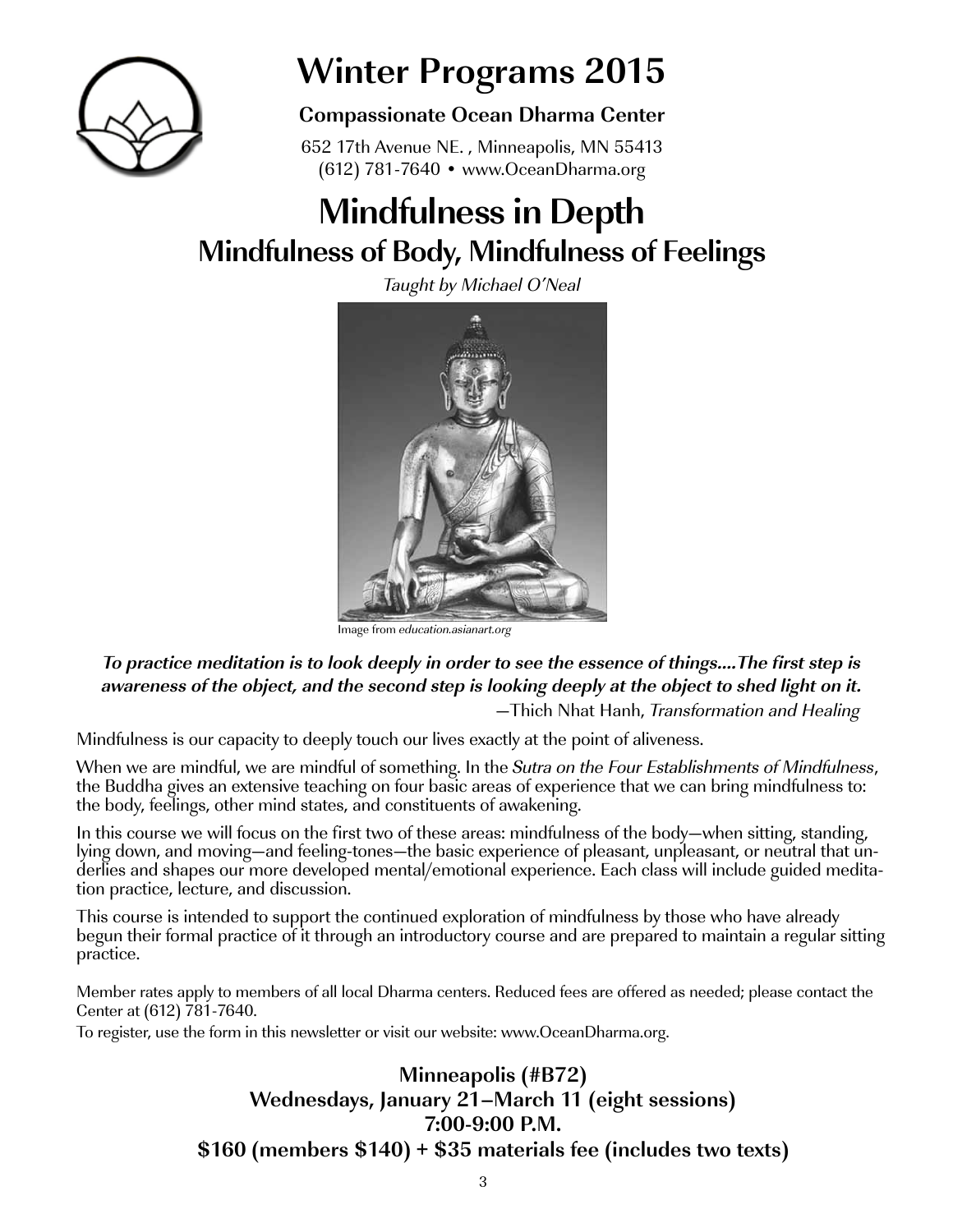## **Total Dynamic Living - Introductory Program in Mindfulness**

Total Dynamic Living is a thorough, well-structured introduction to mindfulness practice in everyday life. It follows the nationally acclaimed mindfulness-based stress reduction (MBSR) model developed by Jon Kabat-Zinn, presenting mindfulness as a universal practice for people of any (or no) religious background.

The program includes instruction and practice in sitting meditation, gentle yoga, body awareness meditation, and daily-life applications of mindfulness. It also includes information about stress and relaxation. The program enables participants to develop their own base in mindfulness practice integrated into everyday life.

The course includes eight weekly classes, an individual interview with the instructor, a Saturday retreat, the book Full Catastrophe Living by Jon Kabat-Zinn, four CDs, and handouts. 27 CEUs are available for all courses.

The course fee is \$295 plus a \$35 materials fee. Payment plans and some scholarship aid are available. Please contact the Center to discuss.

Enrollment is limited, and pre-registration is required. Please let your friends and colleagues know about this program.

| #184 Minneapolis: Tuesdays                           | #264 St. Paul: Thursdays                                |
|------------------------------------------------------|---------------------------------------------------------|
| Jan. 20-March 10 • 6:30-9:00 P.M.                    | Jan. 22-March 12 • 6:30-9:00 P.M.                       |
| Instructor: Joen Snyder O'Neal                       | <b>Instructor: Michael O'Neal</b>                       |
| Location: Compassionate Ocean Dharma Center          | <b>Location: Clouds in Water Zen Center</b>             |
| Compassionate Ocean Dharma Center (652 17th Ave. NE, | 308 Prince St., St. Paul (near I-94 & the 7th St. exit) |
| Minneapolis – in the Northeast Arts District)        |                                                         |

## **Total Dynamic Living: One-Day Retreat**

This retreat is open to all current participants in Total Dynamic Living courses. It is also open to graduates of past Total Dynamic Living courses on a donation basis. People not enrolled in a current course should call the Center in advance to reserve a space.

**Saturday, March 7, 2015 • 9:00 A.M.-3:00 P.M.**

Location: 652 17th Ave. NE, Minneapolis

**Gift certificates** for the Introductory Program in Mindfulness are available. Please email admin@OceanDharma.org or call (612) 781-7640.

## **Guiding Teachers**



Joen Snyder O'Neal and Michael O'Neal

Joen Snyder O'Neal and Michael O'Neal are the guiding teachers of the Compassionate Ocean Dharma Center. They practiced and taught for many years at the Minnesota Zen Meditation Center and Hokyoji Zen Monastery under the guidance of Dainin Katagiri Roshi. They have also practiced with Thich Nhat Hanh in France and the United States, and have completed a training for professionals with Jon Kabat-Zinn. Joen was ordained as a Zen priest by Katagiri Roshi in 1980 and received Dharma transmission from him in 1989.

The guiding teachers are available for individual meetings regarding life and practice. To set up an appointment, call the Center.

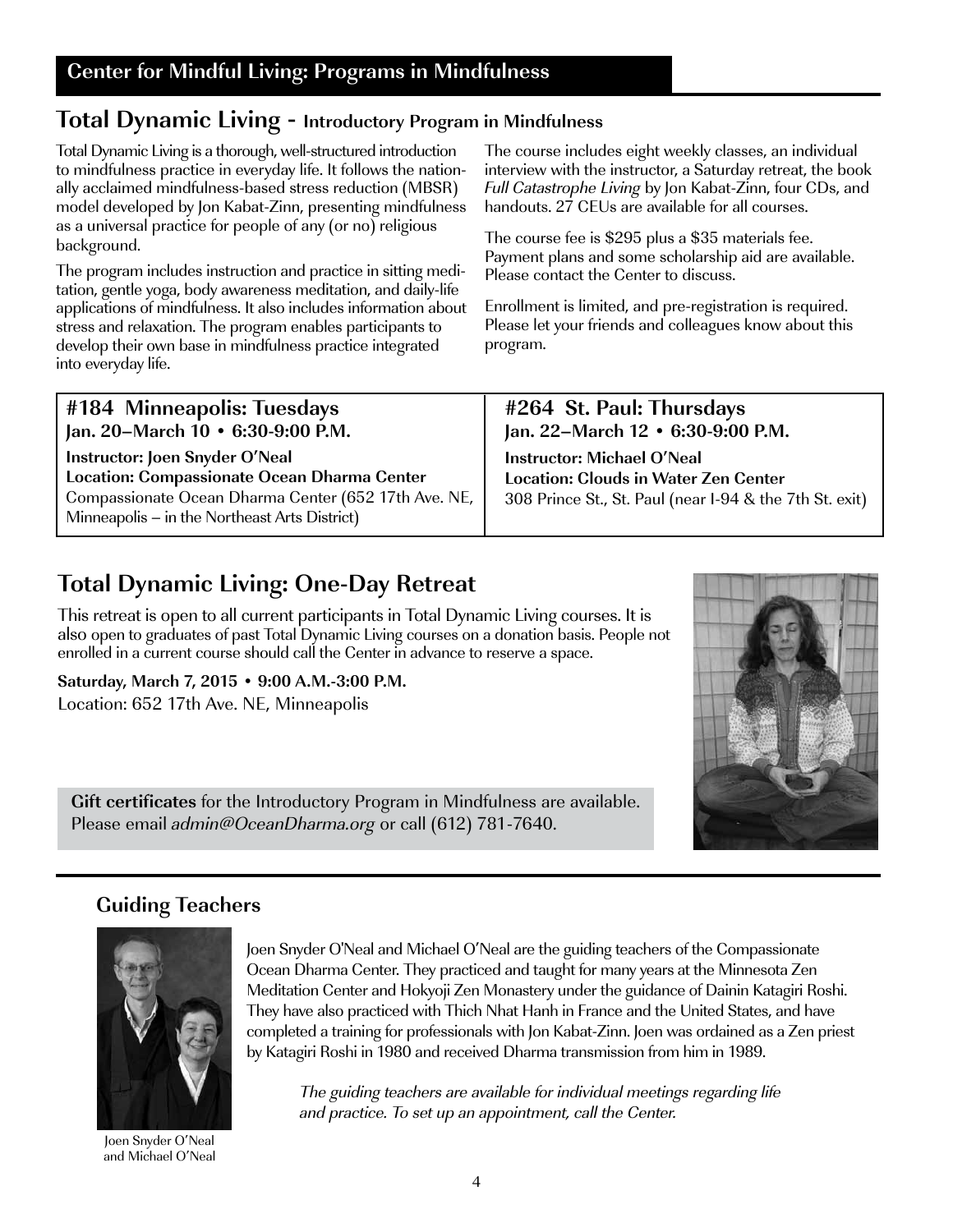## **Sangha Gatherings**

The Compassionate Ocean Sangha is a group practicing in the Buddhist mindfulness traditions of Soto Zen and Thich Nhat Hanh. Throughout the year the sangha (community) has weekly gatherings that include sitting and walking meditation, dharma talks and discussions, mindful movement, chanting and singing, and other spiritual practices. Dharma talks focus on aspects of Buddhist teaching and their application to everyday life.

Everyone is invited to participate in our sangha gatherings. There are no prerequisites to participate, and people are welcome to come when they wish. There is no fee; donations are welcome.

There are two weekly gatherings of the Compassionate Ocean Sangha. The Sunday group is co-led by Joen Snyder O'Neal and Michael O'Neal. Joen leads the Friday group. There is also a meditation session offered on Wednesday mornings.

#### **Sunday Gathering: Sundays, 9:00-11:15 A.M.**

Schedule: 9:00 sitting, 9:25 walking, 9:35 sitting, 10:00 dharma talk and discussion, 11:15 ending

Note: No Sunday gatherings on December 21 or 28. .

#### **Friday Gathering: Fridays, 9:30-11:00 A.M.**

Schedule: 9:30 sitting, 10:00 dharma talk and discussion, 11:00 ending.

Note: No Friday gatherings on December 26 or January 2.

#### **Open Houses**

New people are always welcome at sangha gatherings. To provide a special welcome, open houses that include an orientation to our practice are offered periodically. These are excellent opportunities to find out more about sangha gatherings if you are curious but haven't come yet.

## **Sunday, Jan. 11, 9:00-11:15 A.M.**

**Friday, Jan. 16, 9:30-11:00 A.M.**

### **Special Book Reading at Clouds**

On Friday, February 6, 2015, at 7 p.m. Joen Snyder-O'Neal, Byakuren Judith Ragir, Myo-O Marilyn Habermas-Scher, and Hoko Jan Karnegis will read from their essays in a newly published book entitled Seeds of Virtue, Seeds of Change. Joen, Byakuren, Myo-O and Hoko are among the twenty-seven priests whose essays are included in this first-of-a-kind collection of Zen wisdom teachings by Zen women teachers. Clouds in Water Zen Center will host the event.

## **Sangha Retreats**

These retreats are open to community members as well as others who have had some experience with Buddhist practice and meditation. Each retreat offers an extended opportunity to settle the mind and body and open to the deep wisdom of human life. These retreats are excellent opportunities to strengthen and deepen the practice of presence, including benefiting from the support of others.

### **One-day Sitting**

**Saturday, Jan. 24, 9:00 A.M.-4:30 P.M. Saturday, Feb. 21, 9:00 A.M.-4:30 P.M.** 

Led by Joen Snyder O'Neal and Michael O'Neal This includes sitting and walking meditation, yoga practice, and a dharma talk by Joen or Michael. Participants should bring a bag lunch; drinks will be provided. Fee: \$20 members, \$25 nonmembers.

### **Weekend Retreat at Ryumonji Monastery**

**Friday, March 20, 7:00 P.M.–Sunday, March 22, 1:00 P.M.** Location is in northeastern Iowa

Led by Shoken Winecoff, Joen Snyder O'Neal and Michael O'Neal. Fee due in advance: members \$110, non-members \$130 (includes meals and lodging.)

### **New: Meditation Schedule**

#### **Wednesday mornings beginning Jan. 7:**

- 6:30 Zazen (sitting)
- 7:00 Kinhin (walking)
	- 7:10 Zazen
	- 7:40 Chanting service
	- 8:00 Temple cleaning (to 8:15)

#### **Friday evenings, Jan. 23 and Feb. 20:**

- 7:30 Zazen (sitting)
- 8:00 Kinhin (walking)
- 8:10 Zazen
- 8:40 Closing chant

#### **New: Introduction to Zen Meditation**

One-session instruction for people new to Zen practice. 7:00-8:00 P.M. Mondays, Jan. 26, Feb. 23, March 30 Free.

#### **Special evening presentation**

The Sutra on Full Awareness of Breathing (Anapanasati Sutta): A Reading with Commentary Presented by Michael O'Neal (by donation) 7:00-9:00 P.M. Wednesday, Jan. 14

#### **Membership:**

You are invited to become a member of the Compassionate Ocean Dharma Center. Membership is a way to support the programs of the Center, and is encouraged for those who participate regularly as well as those who simply would like to help make possible the continued life of the Center. A membership brochure is available at sangha gatherings or can be sent out by mail; please call if interested.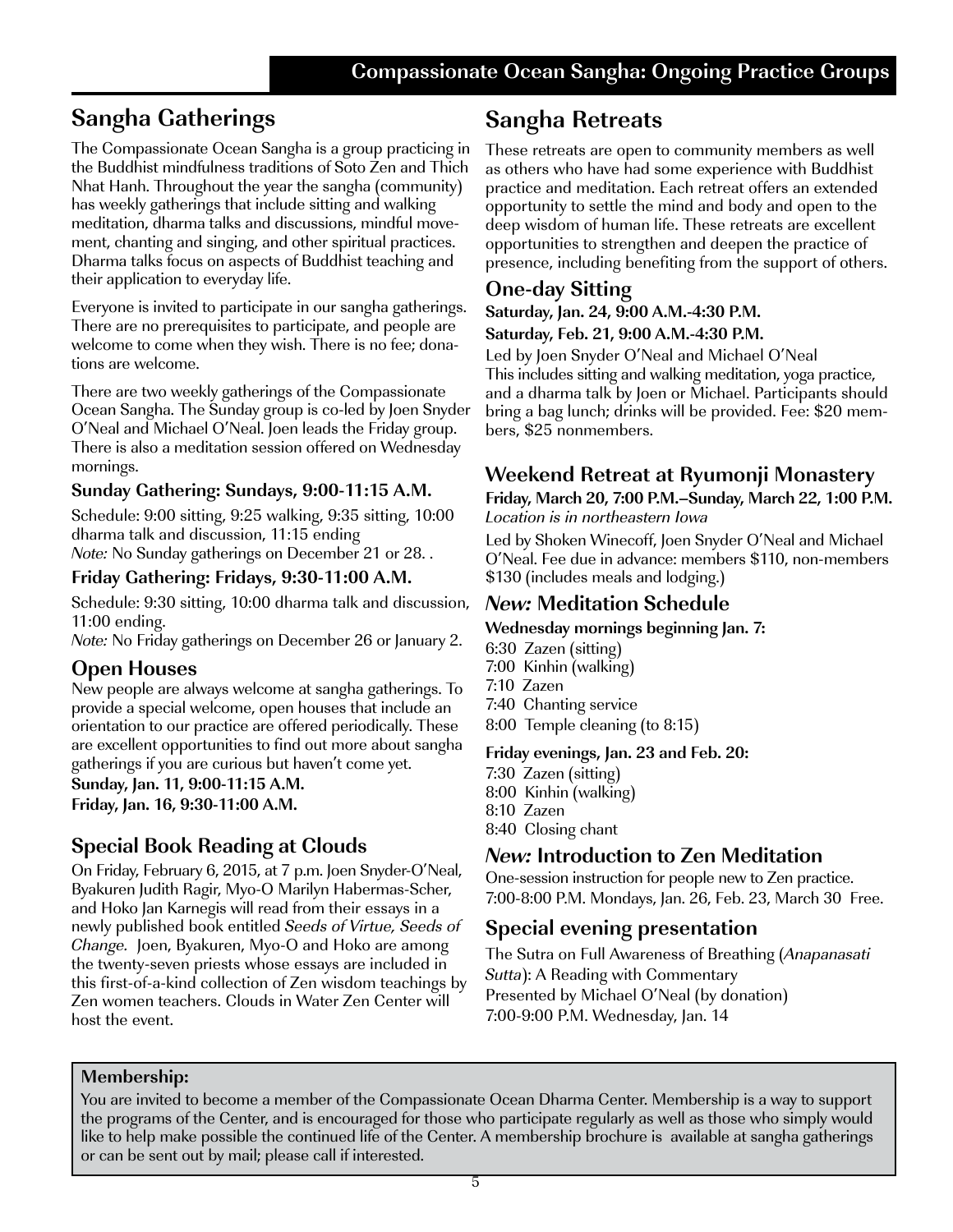| <b>Winter 2015</b><br><b>Registration Form</b>                                                                                                                                                                                                                                                                                                                                                                                                   |                                             |
|--------------------------------------------------------------------------------------------------------------------------------------------------------------------------------------------------------------------------------------------------------------------------------------------------------------------------------------------------------------------------------------------------------------------------------------------------|---------------------------------------------|
| Name                                                                                                                                                                                                                                                                                                                                                                                                                                             |                                             |
| Address <sub>—</sub>                                                                                                                                                                                                                                                                                                                                                                                                                             |                                             |
| $\mathsf{Zip}$ Email                                                                                                                                                                                                                                                                                                                                                                                                                             |                                             |
| Phone<br>H: (<br>W: (                                                                                                                                                                                                                                                                                                                                                                                                                            |                                             |
| To register, please check the appropriate<br>activities.                                                                                                                                                                                                                                                                                                                                                                                         |                                             |
| <b>Total Dynamic Living-Introductory Program in</b><br>Mindfulness (\$25 deposit)<br>$\Box$ Minneapolis, Tuesday evenings (#184)<br>$\Box$ St. Paul, Thursday evenings (#264)                                                                                                                                                                                                                                                                    |                                             |
| <b>Buddhist Studies class:</b><br>□ Mindfulness in Depth (#B72)<br>$($25$ deposit)                                                                                                                                                                                                                                                                                                                                                               |                                             |
| <b>One-Day Sangha Retreats</b><br>□ Saturday, January 24<br>□ Saturday, February 21<br>(enclose payment of \$25, members \$20 per<br>event)                                                                                                                                                                                                                                                                                                      | В                                           |
| <b>Weekend Retreat</b><br>□ Friday, March 20–Sunday, March 22<br>(Full payment with registration: \$130 non-<br>members, \$110 members)                                                                                                                                                                                                                                                                                                          | Tł<br>te<br>W<br>Tł<br>te<br>ın<br>еx<br>th |
| Enrollment for these activities is limited, and<br>early registration is encouraged.<br>Please call if you have any questions.<br>To register, send this form along with the non-<br>refundable deposit listed (payable to CODC) to:<br>Compassionate Ocean Dharma Center<br>681 17th Ave. NE Ste. 210, Minneapolis, MN 55413<br>(612) 781-7640 • www.OceanDharma.org<br>Or register online on our website in the Classes &<br>Retreats section. |                                             |

## **Being**

Who would I be if my mother didn't tell me, you are you I just couldn't conceive if I were to believe this wasn't true She was not trying to deceive, she wanted to relieve The doubt that held me.

I was attached to wanting control in order to be certain, So I held on tight, with all of my might To a self that was only a wispy curtain Dimming the light of the oneness of we.

Breath by breath I am coming to know I can let go, let it come, let it flow Realization of inter-being, connectedness shown The river is guided to the sea.

I rest in the now, a human I be Walking, standing, sitting, lying down Feelings, thoughts, come and they go I am free, I am free, I am free.

Beyond heaven and earth beyond death and birth Right now in this room, the truth is of worth Accepting as the way unfolds No where to go, nothing to do, just this: being.

Kelly Reynolds

## **Breathing Mindfully Together**

his fall we studied the Buddha's aching on *anapanasati*, mindfulness ith breathing. Using two books by hich Nhat Hanh, we explored sixen ways of working with the breath conjunction with other aspects of perience. 41 people participated in: ie class.





Photos by Jeff Holland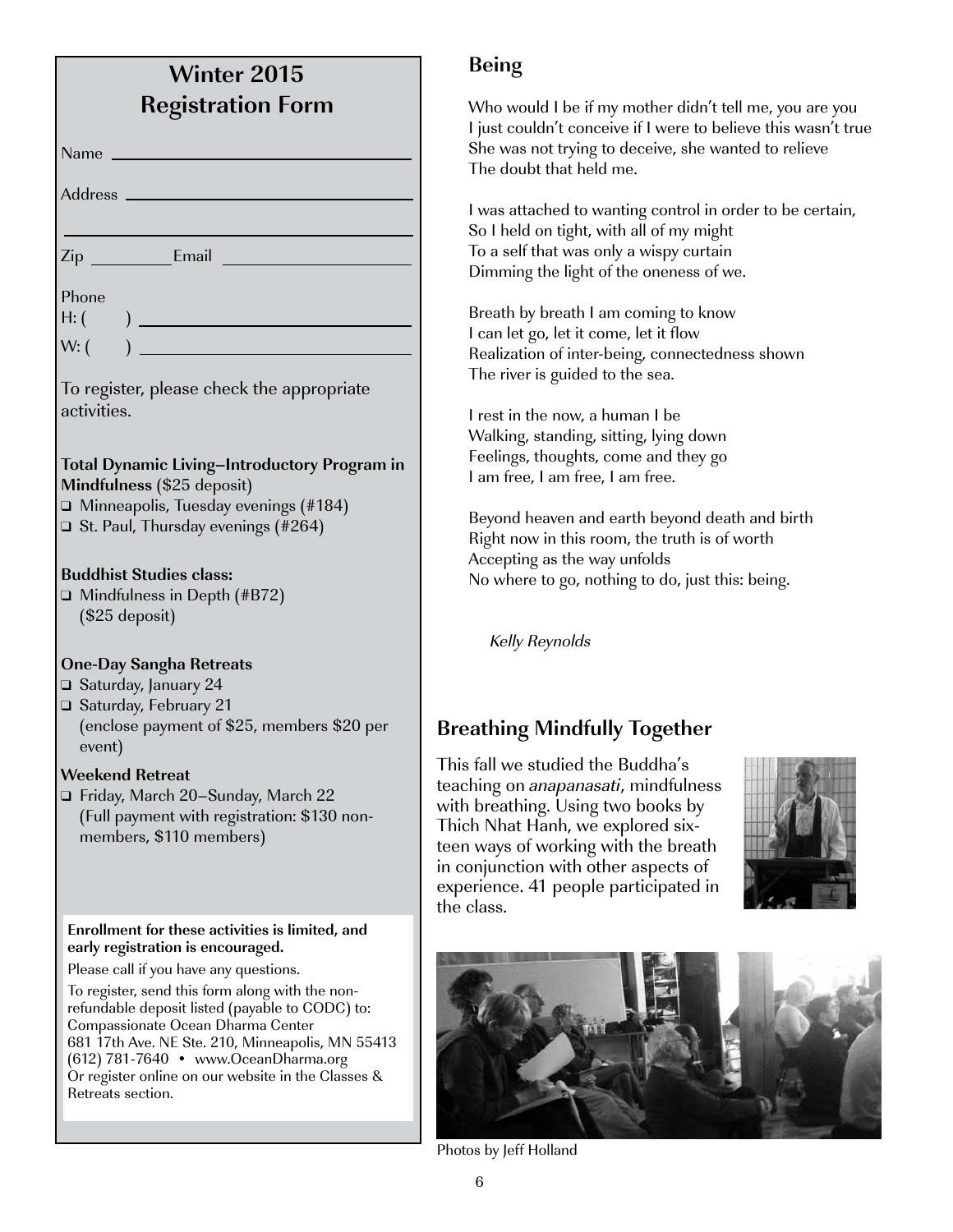## **The River of Feelings**

By Michael O'Neal

The function of meditation practice is to heal and transform. Meditation ….helps us to be whole, and to look deeply into ourselves and around us in order to realize what is really there. The energy that is used in meditation is mindfulness; to look deeply is to use mindfulness to light up the recesses of our mind, or to look. into the heart of things in order to see their true nature.

–Thich Nhat Hanh

If you haven't wept deeply, you haven't begun to meditate. –Ajahn Chan



Image from Bigstock

In each of us there runs a river of feelings. Joyful feelings, painful feelings, calm feelings, passing one into another, moment after moment.

For many of us, emotional life is an area of difficulty. It may be that painful feelings are frequently present grief, shame, fear, anger. Or it may be that we have an uneasy awareness of the power of emotions, and so do our best to minimize their presence in our lives in general. Or we may feel that we have to follow every pull of emotion, and find ourselves exhausted from being dragged around.

The Buddha gave great importance to bringing mindfulness to feelings. In his teaching on the practice of mindfulness he identified four foundations—the body, feelings, mind-states, and mind-objects. "Feelings" here has a special meaning. It refers to the feeling tone that accompanies every sense experience, including mental events. These feeling tones are of three kinds—pleasant, unpleasant, or neutral.

The special importance of the feeling tones is how they condition our mind-states, which include emotions and thoughts. For instance, if the feeling tone is unpleasant, it is very easy for us to be carried off into feeling annoyed, angry, or rageful—feeling some form of hatred and aversion for whatever is connected (or even unconnected) with that unpleasant feeling. If a pleasant feeling tone comes up, it is fertile ground for the greedy, grasping mind that wants the pleasant feeling to continue and to increase. If the feeling tone is neutral, our tendency is to tune out the experience, or be confused by it, or do something to change it into pleasant or unpleasant, which we can then react to in a more familiar way.

Mind-states, sometimes called mental formations, include all the forms the mind temporarily takes as it flows on, moment after moment—emotions, thoughts, daydreams, reactions, etc. The mind also includes the capacity to be mindful—to bring sustained, open awareness to what is happening in the present, just as it is.

When we bring mindfulness to feelings and emotions, we bring awareness to the flow of experience, without being carried away by it, without trying to force it to be different, without trying to escape from it. Because of our long habit of running toward the pleasant and running away from the unpleasant, and fuzzing out on the neutral, this is a radical practice, and it requires both courage and stability. Strong emotions, particularly painful ones, can seem unbearable to simply be with. But the practice of mindfulness can help us see that we don't need to be frightened by powerful emotions, that they are only one aspect of who we are, that they are constantly changing, and that we have the capacity to experience emotions without being overwhelmed by them.

When our mindfulness is strong enough, it can safely hold even very powerful emotions. To experience this—to stay present, aware, and non-interfering as an emotion arises, peeks, and then quiets down—is enormously liberating. This is more than momentary relief. It is deep transformation of the mind, bringing freedom from reactivity and from victimization by painful states of mind. It is a true path of emancipation, available to us all.

(See program schedule for information on upcoming class on mindfulness of feelings.)